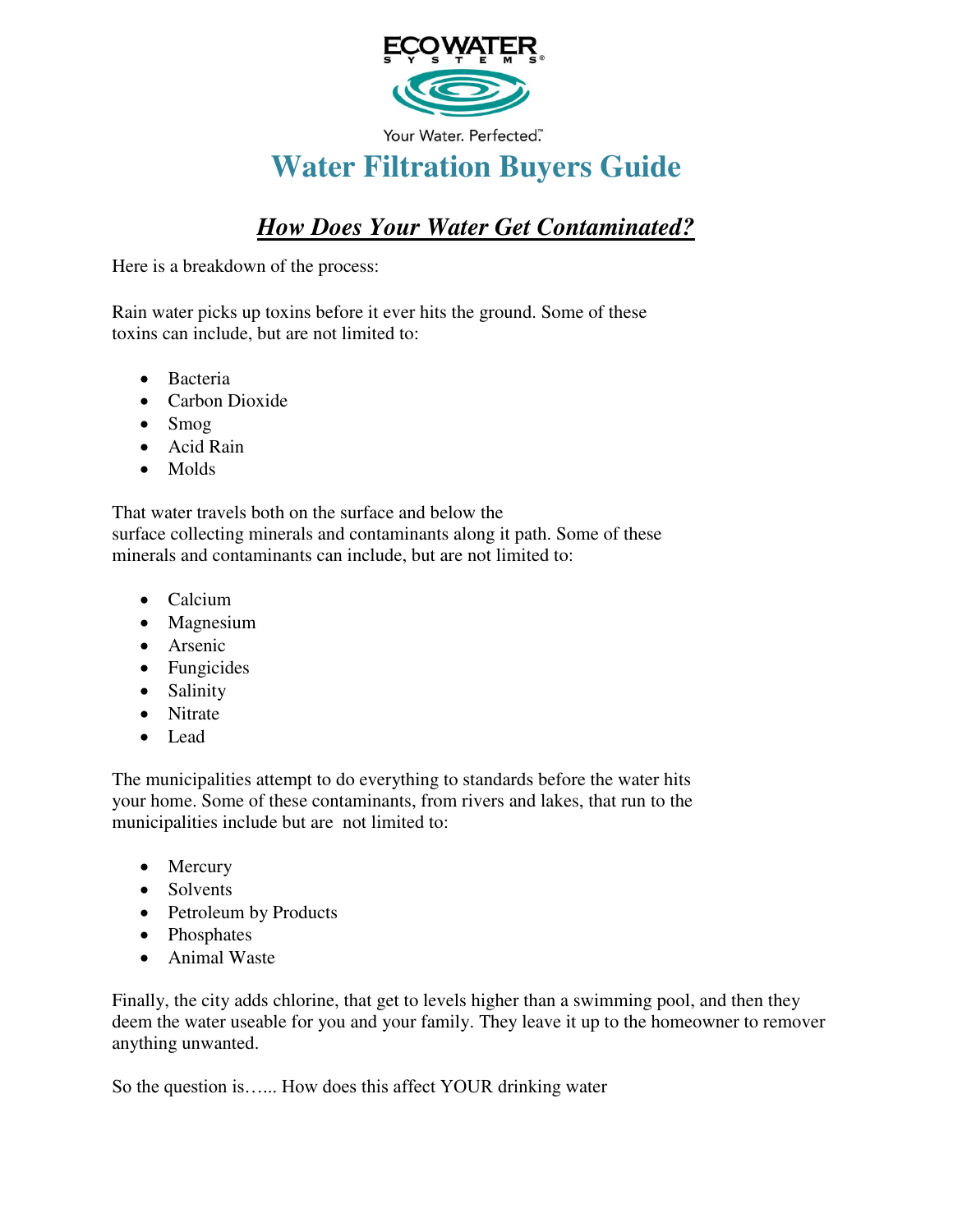# *What Contaminates Are Bad For You?*

# **Calcium and Magnesium**

Calcium and magnesium dissolved in water are the two most common minerals that make water "hard." The degree of hardness becomes greater as the calcium and magnesium content increases. Calcium and Magnesium are a leading cause of kidney stones.

# **Indications of Hard Water**

Hard water interferes with almost every cleaning task from laundering and dishwashing to bathing and personal grooming.

- Clothes laundered in hard water may look dingy and feel harsh and scratchy.
- Dishes and glasses will be spotted when dry.
- Hard water may cause a film on shower doors, shower walls, bathtubs, sinks, faucets, etc.
- Hair washed in hard water may feel sticky and look dull.
- Water flow may be reduced by deposits in pipes.

Dealing with hard water problems in the home can be a nuisance. The amount of hardness in water affects the amount of soap and detergent necessary for cleaning.

- Soap used in hard water combines with the minerals to form a sticky soap scum.
- Bathing with soap in hard water leaves a film of soap scum on the skin.
- The film prevents removal of soil and bacteria.
- Soap scum on hair will make it dull, lifeless and difficult to manage.

When doing laundry in hard water, soap scum lodges itself in fabric during washing that makes fabric stiff and rough. Chlorine is like bleach and tears up fabrics.

- Chlorine causes the loss of brightness in colors.
- Soap scum left in cloths can cause a sour odor to develop in clothes.
- Continuous laundering in hard water can shorten the life of clothes by 50%.

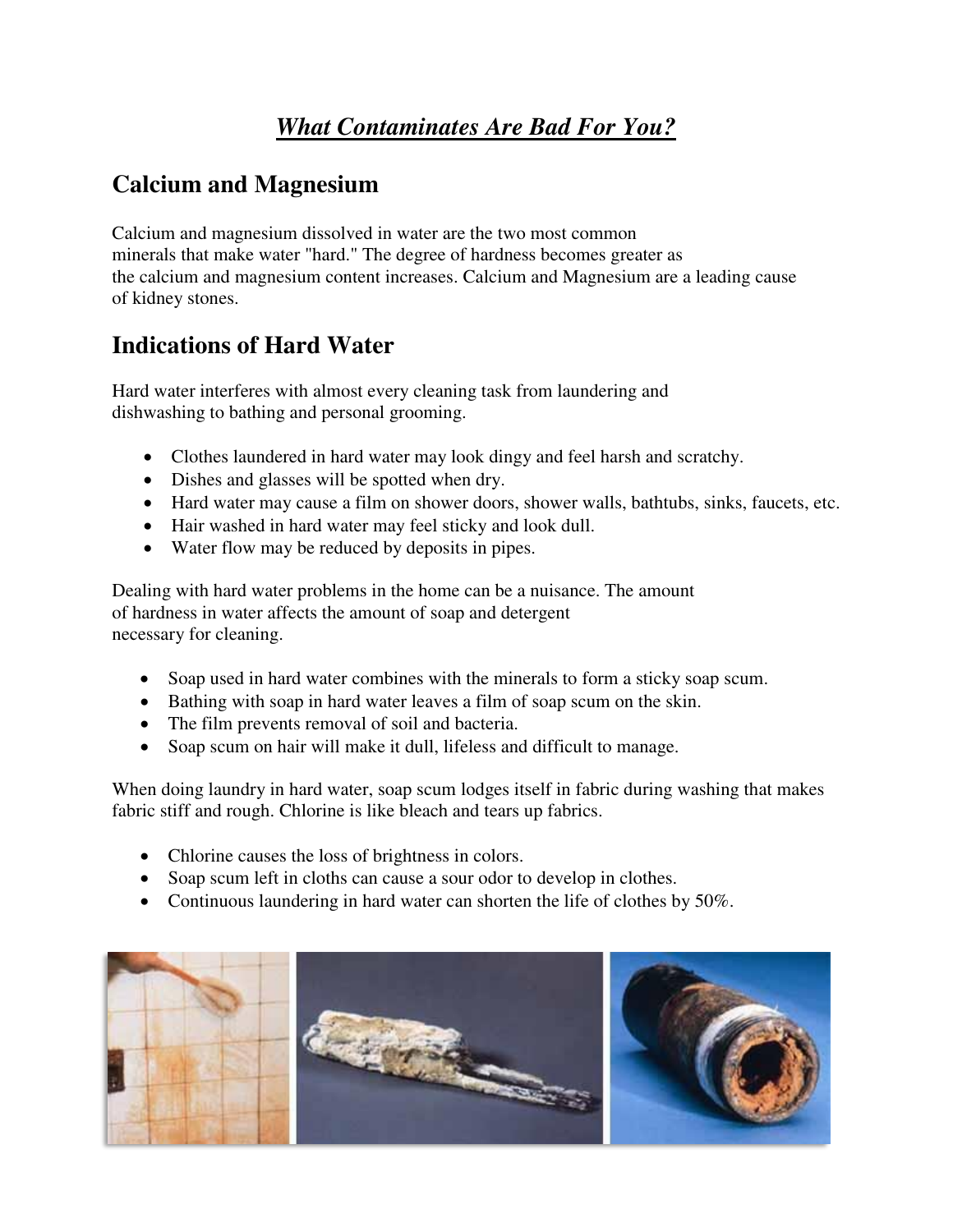#### **Iron**

Iron accounts for 5% of all the earth's crust-that is why the element can be found in just about all types of water supplies whether it is from the ground, surface, or well water. Iron in water is more of a nuisance than a health problem. Iron can be present as more than one form and can change forms when exposed to air, heat or chlorine.

Some symptoms of having too much iron in your water:

- Metallic or distorted taste in your water
- Brown-red stains on fixtures, dishes or laundry
- Water turning brown or red when drawn from the tap
- Clothing becomes discolored when laundered
- Tends to darken beverages.

And these are just a few….

The forms of iron that can be most commonly found in your water are:

**Clear Water Iron**: Clear water iron is otherwise known as ferrous iron. It is dissolved in water and will be clear at first. It will gradually turn slightly yellow or brown as the iron oxidizes.

**Red Water Iron**: Red water iron s otherwise known as ferric iron. It is clear water iron that has oxidized to a particle form. These yellow, red orange or reddish particles are suspended in water and will settle out after a short period of time.

**Colloidal Iron**: This iron is red water iron that is too small to be filtered by standard means. Colloidal iron will stay in suspension giving the water a redpink turbid cast.

**Organic Iron**: Organic iron is bound or complex to organic compounds such as tannin or humoic acids. It can be colorless but occurs most often as a yellow, yellowish-brown or pink color.

**Bacterial Iron**: A bacteria that feeds on clear water iron using it in their metabolic processes. It will cause staining, plugging, taste and odor issues.





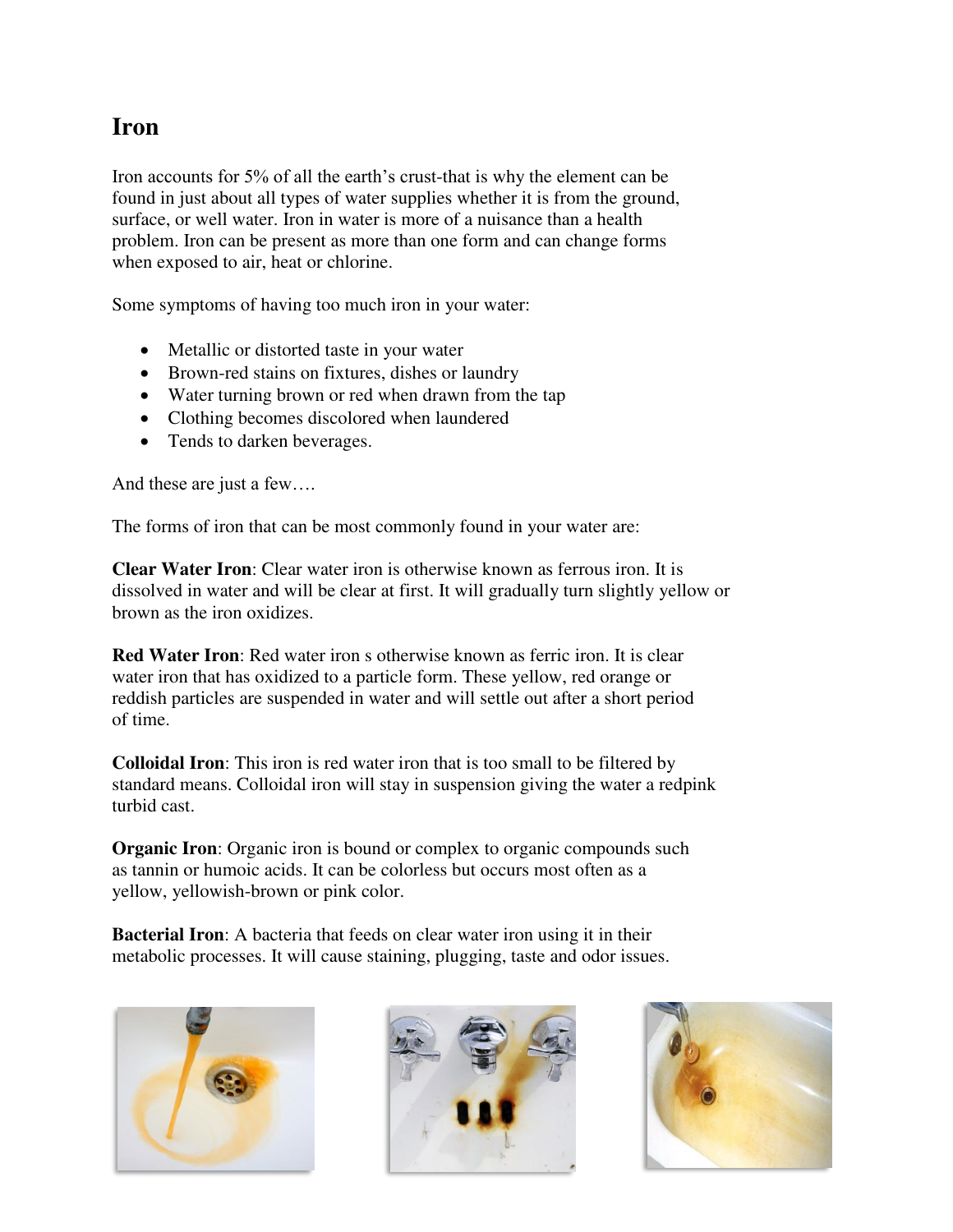## **Manganese**

Manganese is less abundant than iron but whose behavior closely parallels. Deposits of manganese will collect in the plumbing of your house and appear when tap water is drawn. The bacteria can also cause clogging in piping and fittings. The difference between manganese and iron is that manganese oxidizes more slowly and requires more oxygen.

Some of the symptoms that occur if you have a high level of manganese:

- Black sediment
- Blackish turbidity
- Black water
- Clogged pipes

### **Other Contaminants**

**Tannins**: When we refer to tannins in water supplies, we refer potentially to a number of such organic compounds that may be present. Two broad subcategories are humic and fulvic acids - giving the typical tea color to the water.

**Sodium**: Most water contains some sodium which naturally leaches from rocks and soils. An excess of sodium in water may cause a salty taste or odor, as well as presenting long-term health effects.

**E-coli**: *E. coli* comes from human and animal wastes. During rainfalls, snow melts, or other types of precipitation, *E. coli* may be washed into creeks, rivers, streams, lakes, or groundwater. When these waters are used as sources of drinking water and the water is not treated or inadequately treated, *E. coli* may end up in drinking water.

**Nitrate**: Drinking water high in nitrate is potentially harmful to human and animal health. Nitrate (NO3) is a naturally occurring form of nitrogen (N) which is very mobile in water. It is essential for plant growth and is often added to soil to improve productivity.

There are many other contaminants to think about and the best way to see what is in your water is by contacting a company like Universal Water Systems and requesting a free water analysis.





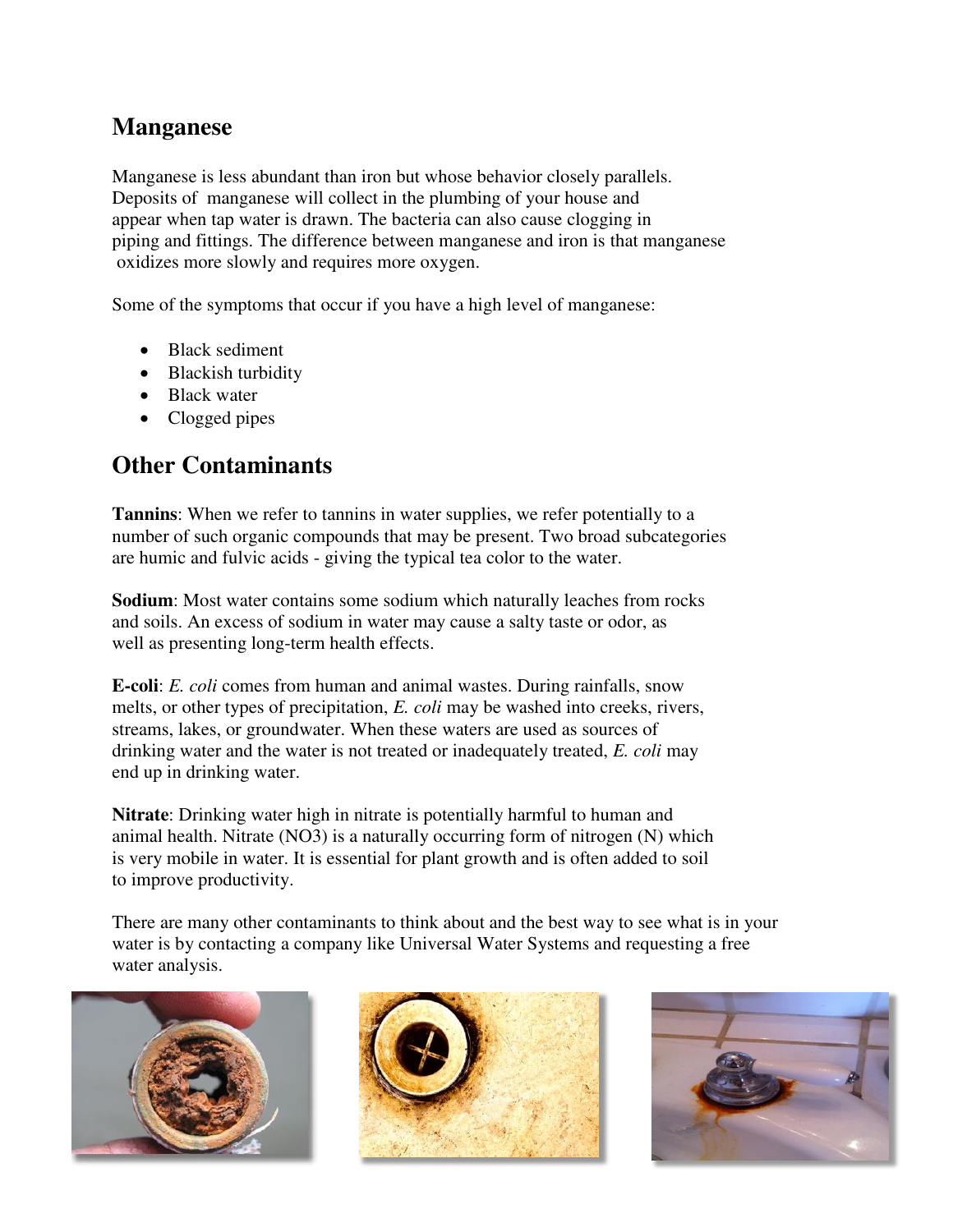# *Do I Really Need Water Filtration?*

A water filtration system is a system that removes impurities from your tap water. This water may be used in your bath, kitchen, and laundry and anywhere else water is used.

A water filtration system should ultimately work two-fold for the best effect: First you have a system that performs water conditioning which is a treatment to take care of "hard water". As discussed earlier, hard water is caused by magnesium and calcium and can make your water extremely rough on your clothes, appliances and pipes.

Secondly, you have another system that performs reverse-osmosis. Reverse osmosis treats the other impurities such as nitrates, lead and arsenic in your water by removing contaminants that you drink.

Below, we will review what water conditioning and reverse-osmosis means and how it will benefit your water at home.

# **Water Conditioning**

It is important to know the difference between a system that performs just water softening and one that performs water refining.

 A system that just softens your water makes it simply "soft". It does this by removing hard minerals such as calcium and magnesium and replacing them with a soft mineral like salt, hence the word softener. It will not remove ANY other contaminants that are in your water.

 An EcoWater Refiner not only softens your water using potassium, not sodium, but also removes other bad contaminants, such as chlorine. Chlorine is one of the number one reasons for dry skin and a leading irritant for eczema and psoriasis.

Adding the reverse osmosis system takes away any other pollutants and contaminants that are in your water such as lead and arsenic. The result: 95-99% pure drinking water.

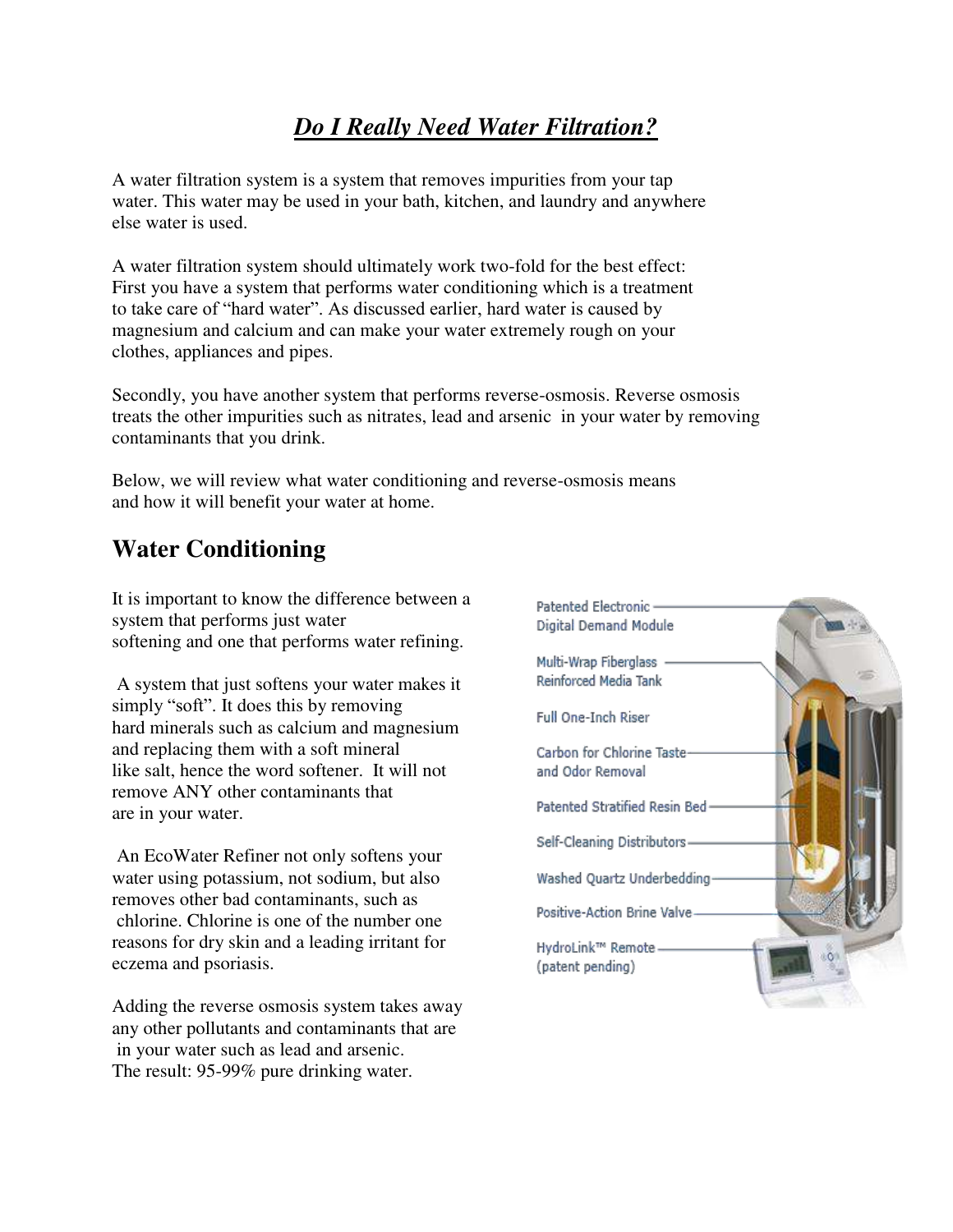# **Reverse Osmosis**

To understand reverse osmosis, first let us take a look at what osmosis is.

#### **OSOMOSIS**:

- *a process by which molecules of a solvent tend to pass through a semi-permeable membrane from a less concentrated solution into a more concentrated one, thus equalizing the concentrations on each side of the membrane.* 



So, now that we understand the basics of osmosis, reverse osmosis is the idea that the direction of the water passing through the membrane will reverse.

The sheer force of outside pressure presses the water through the membrane.

The membrane again allows the water to pass while filtering the dissolved solids out of the solution. Some of the benefits of reverse osmosis include:

- Can move virtually 90-99% of all organic compounds, particles and ions so that you have better and safer drinking water.
- Low energy requirement.
- Allows oxygen to pass so that the water does not taste flat.
- Does not require chemical additions to your water.

So do you need a water filtration system?

Well, if you are worried about contaminants that may be in your water, it is important to get a FREE water analysis. Here are some sure signs that you may need one.

- Dry skin
- Soap scum
- Spots on your dishes
- Rough clothes
- Clogged pipes
- Dirty rings in your bath and toilet
- Cloudy water from your tap
- Smelly water
- Water with a bad taste

the list goes on and on…………